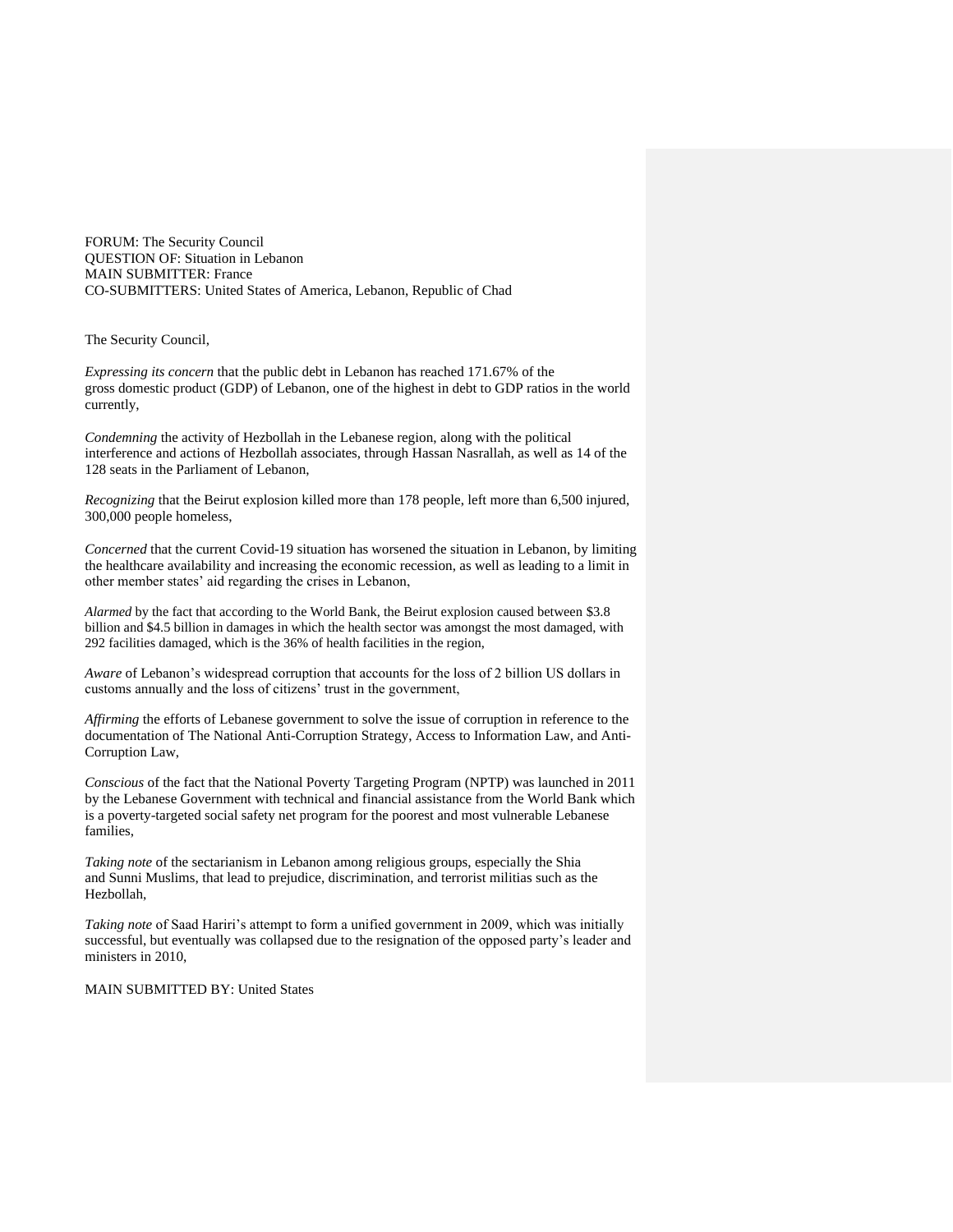- 1. Requests the reform of the Lebanese legislation and government in order to combat the excessive corruption evident within Lebanon, as well as promoting the political stability of the country as a whole, which will in turn have economic advantages and decrease violence, by means such as but not limited to:
	- a. implementing an asset recovery office, which will be organized to recover specific assets to the Lebanese economy and government that were stolen by officials, taking specific actions such as:
		- i. investigating officials that are suspect for committing corruption crimes without warning,
		- ii. prioritizing the recovery of lost assets such as money, technologies, or weaponry that will be beneficial to the continuing stabilization and development of the Lebanese territory,
		- iii. publicizing actions of recovering valuable state assets in order to improve the population outlook upon the Lebanese government, and inform them of actions that are being taken against corruption,
		- iv. utilizing the United Nations Convention against Corruption (UNCAC) organization, which aids nations in asset recovery involving valuable assets that have been taken illicitly,
	- b. constructing a new political system, which will ensure the willingness of Lebanon to reform itself and bring about new changes, thereby also increasing the amount of foreign aid, since many member states hesitate to invest in Lebanon because of the lack of reform so far, making political changes such as but not limited to:
		- i. dissociation of confessionalism and the multiple sects that divide the government through the election of all officials by the public, not solely off of their religious association,
		- ii. improving relations between opposing political parties through monitored meetings by the United Nations Department of Political and Peacemaking Affairs, with the goal of reaching agreements to a unified government between both parties,
		- iii. condemning members of office that associate themselves with various militia groups within Lebanon, but most notably Hezbollah, which represents a large amount of Lebanese parliament and can be seen as a main factor in political division and corruption,
	- c. introducing new laws as well as strengthening the existing Lebanese laws in accordance with the UNCAC, which has guidelines to monitor and prevent corruption, as well as enforcing anti-criminal measures, laws such as but not limited to:
		- i. strengthening existing laws such as the Whistleblower Protection Law and the Anti-Corruption Law by publicizing documents related to corruption laws as well as clearly outlining the punishment that will be ascribed to corrupted officials, for the purpose of combatting the corruption crisis,
		- ii. establishing new laws that increase punishments to those in directly association with corruption efforts, as well as laws that allow for the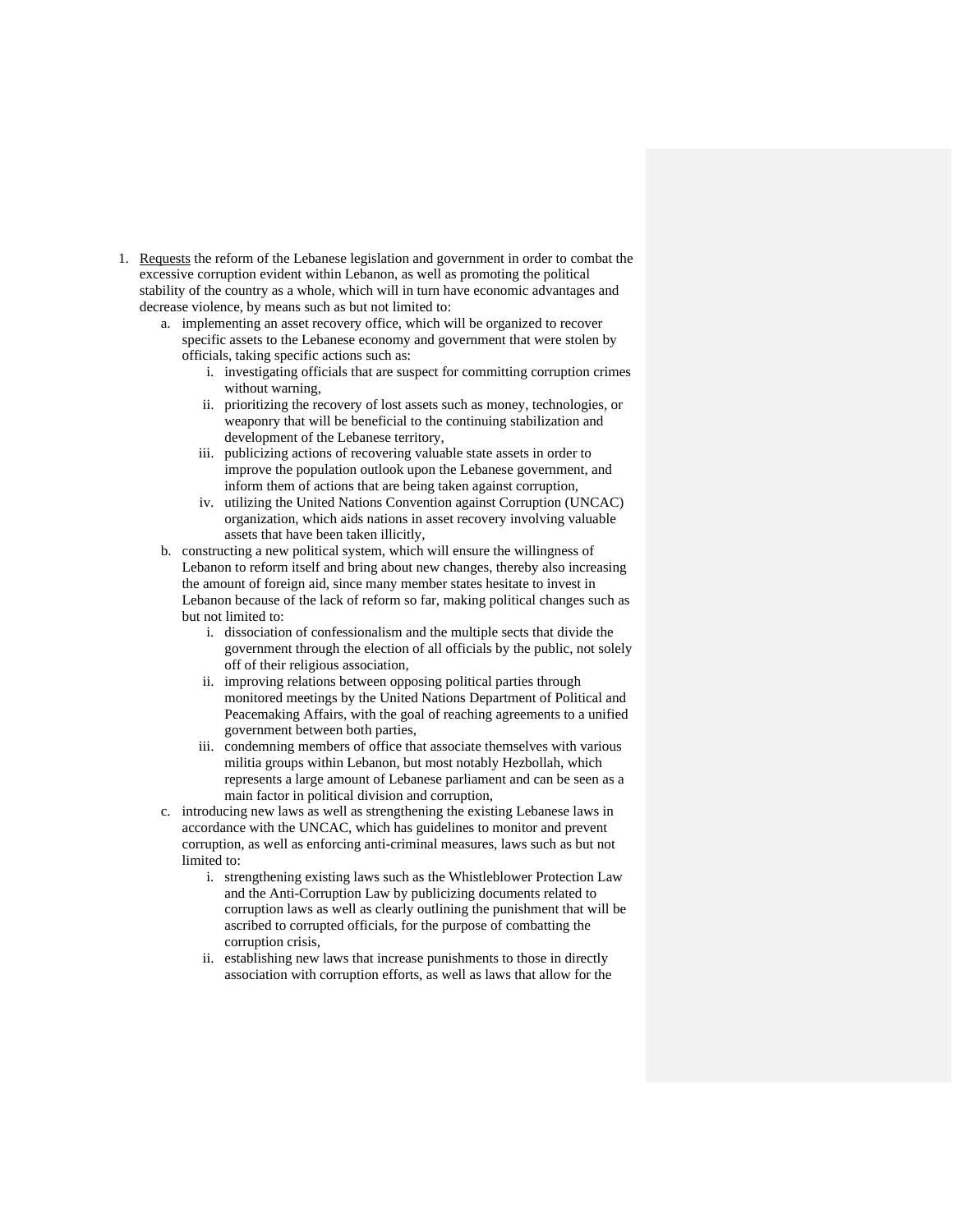immediate investigation of officials under suspicion or in the event of irregularities,

iii. establishing new laws that encourage transparency among political officials, in ways such as introducing more access to information in the public, following and improving upon the Access to Information Law;

## MAIN SUBMITTED BY: France

- 2. Urges the relevant United Nations Organizations (UNOs) and Non-Governmental Organizations (NGOs), such as World Health Organization (WHO), the United Nations International Children's Emergency Fund (UNICEF), The Hunger Project, Concern Worldwide, and the Borgen Project to assist the Lebanese people living in poverty and instability in such ways, but not limited to:
	- a. building fundamental constructions in every central locations of the lessdeveloped areas including:
		- i. public health centers,
		- ii. welfare centers for the old, young, and disabled, etc.,
	- b. establishing an education team whose specific work includes the following:
		- i. selecting high-quality educational resources and finding high-quality teachers without delaying the teaching level of students in MEDC,
		- ii. ensuring the stability and professionalism of teachers in the education industry, as it is better to ensure that teachers can consistently continue to carry out education in Lebanon,
		- iii. setting up incentive mechanism for teachers and providing additional bonus and privileges to teachers who are willing to carry out education in Lebanon,
		- iv. doing regular inspections of the educational status of teachers in Lebanon to facilitate the timely addition and updating of teachers, thus maintaining the quality of education,
	- c. supplying citizens with the need of food and daily necessities during the COVID-19 pandemic by utilizing delivery services,
	- d. providing health care assistance to the people in danger immediately from the doctors with medical license by:
		- i. having doctors from Doctors Without Borders placed across the country's less developed areas,
		- ii. providing free COVID-19 testing among the populations living in poverty by working with the government,
		- iii. employing skilled doctors from MEDCs,
		- iv. placing volunteer doctors and nurses in the temporary health care centers,
	- e. expand the supply of water in Lebanon by:
		- i. receiving water resources donated from neighboring countries with sufficient clean water through relevant UNOs and NGOs,
		- ii. utilizing alternative water resources such as rainwater, heavy water, and sewage reuse with the aid from Global Water Challenge (and the Water Project),

Commented [AA1]: Write out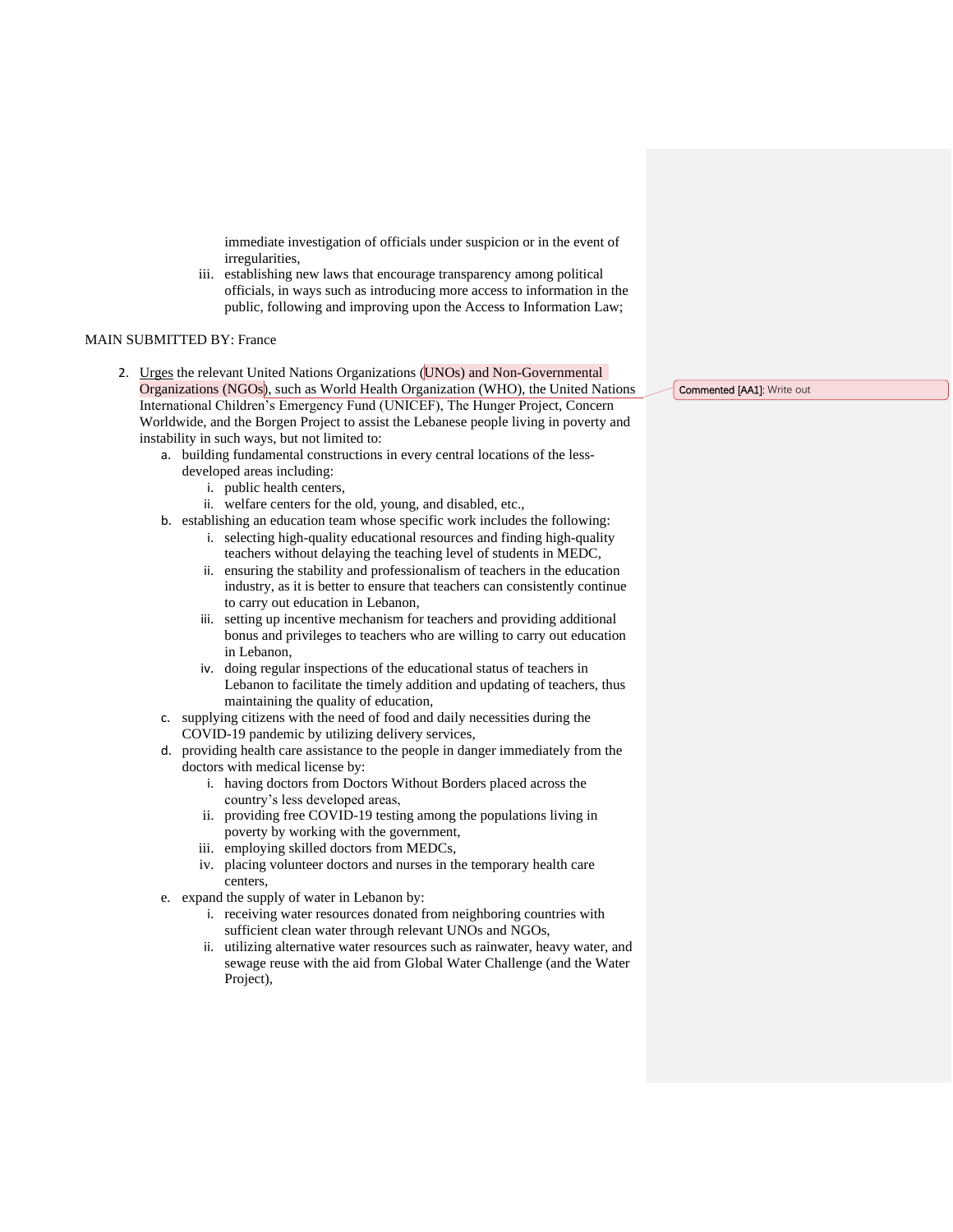iii. improving and constructing the sewage systems for the access of clean water with the assistance from Engineers Without Borders (EWB);

## MAIN SUBMITTED BY: United States

- 3. Calls for the maintenance and reconstruction of the Lebanese economy, which has undergone significant recession and stress due to political conflicts, corruption, and the recent COVID-19 pandemic:
	- a. standardizing, once the inflation rate settles in at an acceptable value, a lower interest rate to increase aggregate demand and to encourage borrowing and entrepreneurship,
	- b. following and utilizing the advice of the International Monetary Fund (IMF) as a guideline to help to reboot the economy by means such as:
		- i. tax increases,
		- ii. lowering state spending,
		- iii. privatization,
		- iv. restructuring public debt by decreasing the share of short-term treasury bills to total debt, thereby decreasing short-term debt,
		- v. prioritizing the full reopening of the banking sector to alleviate the burden of spending upon the public,
	- c. creating a government financial department to combat the issues of the Lebanese economy, including balance of payments and currency crisis, public finance, and the flow of money used in social welfares, in association with Transparency International and taking actions such as but not limited to:
		- i. holding meetings to discuss the financial situation in the nation as well as solving financial crises,
		- ii. giving full transparent reports to the public regarding the financial situation,
		- iii. publicizing solutions and recommended actions for the Lebanese crisis in order to solve at-hand problems including the liquidity crisis,
	- d. implementing a more fiscally conservative economic policy if and when reasonably achievable without hampering growth significantly to limit the rate at which the country's public debt is growing, which includes measures such as:
		- i. Higher overall individual and corporate tax rate,
		- ii. Lower or equal overall government spending;

## MAIN SUBMITTED BY: Chad

- 4. Strongly suggests that the political tensions and conflict within Lebanon are deescalated in order to promote the safety of the public and economic recovery, taking measures to:
	- a. strengthen national security and military forces, which allows for greater control of the Lebanese territory by a united Lebanese government and subsequently loosening the power of Hezbollah in the region: